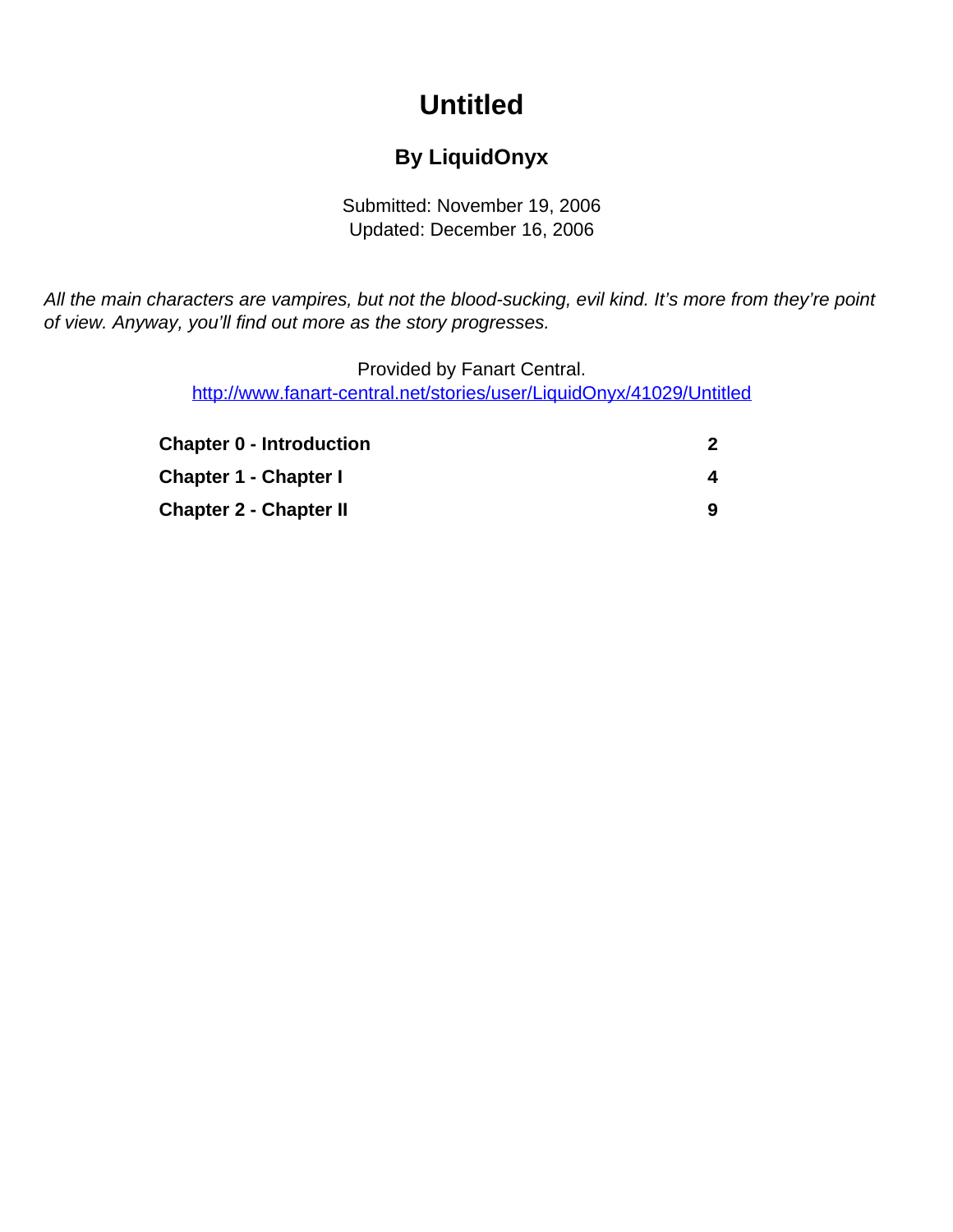### **0 - Introduction**

#### <span id="page-1-0"></span>**Introduction**

The light was fading fast. All around, mist clung low to the ground, concealing the world from all who dared to enter it. Barely visible was the grey castle, looming out of the dark, it's high turrets all that where evident, rising tall like misshapen tree trunks.

A rather tall, cloaked figure stood on the edge of the castle grounds, paused behind it's open steel gates. A large dog-like creature stood solemnly by it's master's side, it's gaze fixed towards the hazy castle. To a passer by looking in from the outside, there may have been nothing remarkable about this scene. However, they where not merely a boy and dog, for the animal was not

a dog at all, but as a full-grown, European wolf, the last left in the United Kingdom. Neither was the boy merely a boy, but a vampire, one whose family stretched back over countless generations.

The pair where returning home after seven long months spent away. It was not, however, to be a happy homecoming, nor would it ever be again, for much strife had occurred while the two had been away. The castle was no longer the comfortable home it had once been, more a place of fear and dread.

The boy teetered on the edge of the castle grounds, unable to make up his mind whether he dared enter or not. With a sigh, he leaned against blackened railings encircling the property, letting the ice cold metal burn into his cheek. Concerned, the wolf raised it's grey muzzle and stared up at his forlorn master, his ever-faithful eyes glowing golden through the mist. He whined, partly through concern and partly through impatience. On hearing this, the boy looked down sternly at his wolfish companion. Unsure of himself, the wolf wagged his tail feebly in an attempt to appease his master. A slight smile flickered across the boy's face, and he reached down to the wolf, putting his hand on the animal's furry head for re-assurance.

"Alright, lets go. Home at last."

The gravel driveway up to the castle front was a lengthy walk, surrounded by an almost impenetrable fortress of Scots Pine and Oak trees. Every step took them closer and closer to the castle, but the long walk only served to amplify their sense of dread. After what seamed like an age, the main entrance revealed itself through the mist, becoming gradually more visible until the pair where stood right in front of the massive oak door. Sat astride the door where two stone wolves, both modelled in a hunched, fearsome pose, their teeth bared in a snarl, ears flat against their skulls, their eyes wild and staring. They where so well carved that the layman may easily have mistaken them for real wolves. Their message was clear; keep away. The boy, who was all to familiar with them, ignored their fearsome stare, walking right past them without a glance.

After a few moments of hesitation, he reluctantly pushed the door open. Despite it's substantial size and weight, the door swung open without difficulty, beckoning them into the shadowy hallway beyond. The wolf went in first, sniffing the air intently for any danger. With no apparent hazard to be found, the wolf signalled for the boy to follow him. Once inside, the heavy door swung shut. The thunderous sound made by the door making contact with it's frame, echoed throughout the empty castle walls.

The castle's entrance hall, in which they now stood, was neither too grand nor too modest. A large stone arch rose above them from floor to ceiling. Following the curve of the arch where five mounted wolf heads, each bearing a formidable expression, with lips curled back and glassy eyes staring madly outwards. If the stone wolves didn't deter visitors, these wolves surely would.

The wolf padded silently down the long passage, but the boy's footsteps on the flagstones echoed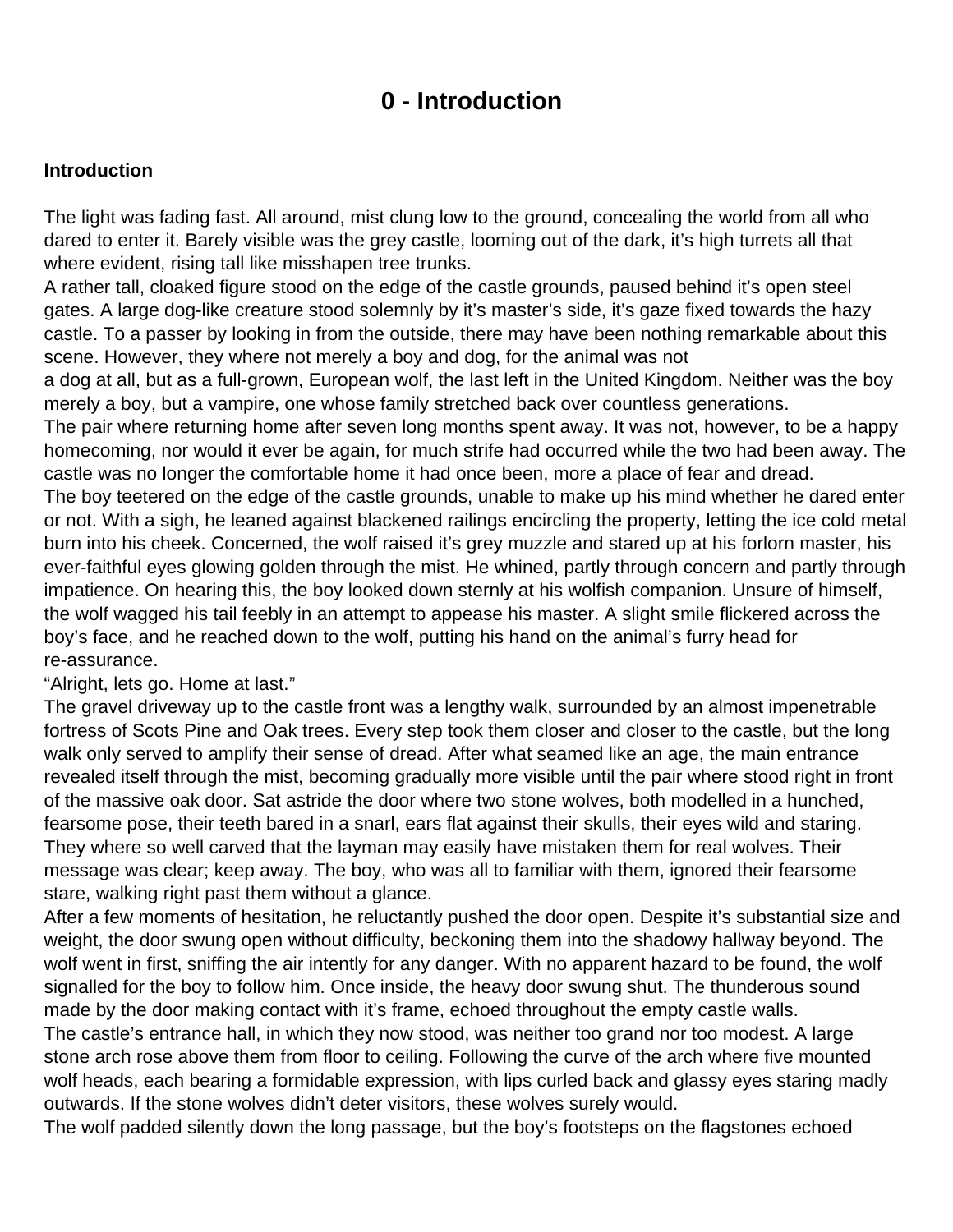eerily down the hall, creating an atmosphere of solitude and emptiness. A sudden and overwhelming realisation of just how alone he was hit the boy at that moment. He slumped to the floor, with tears in his eyes, with only a wolf to comfort him.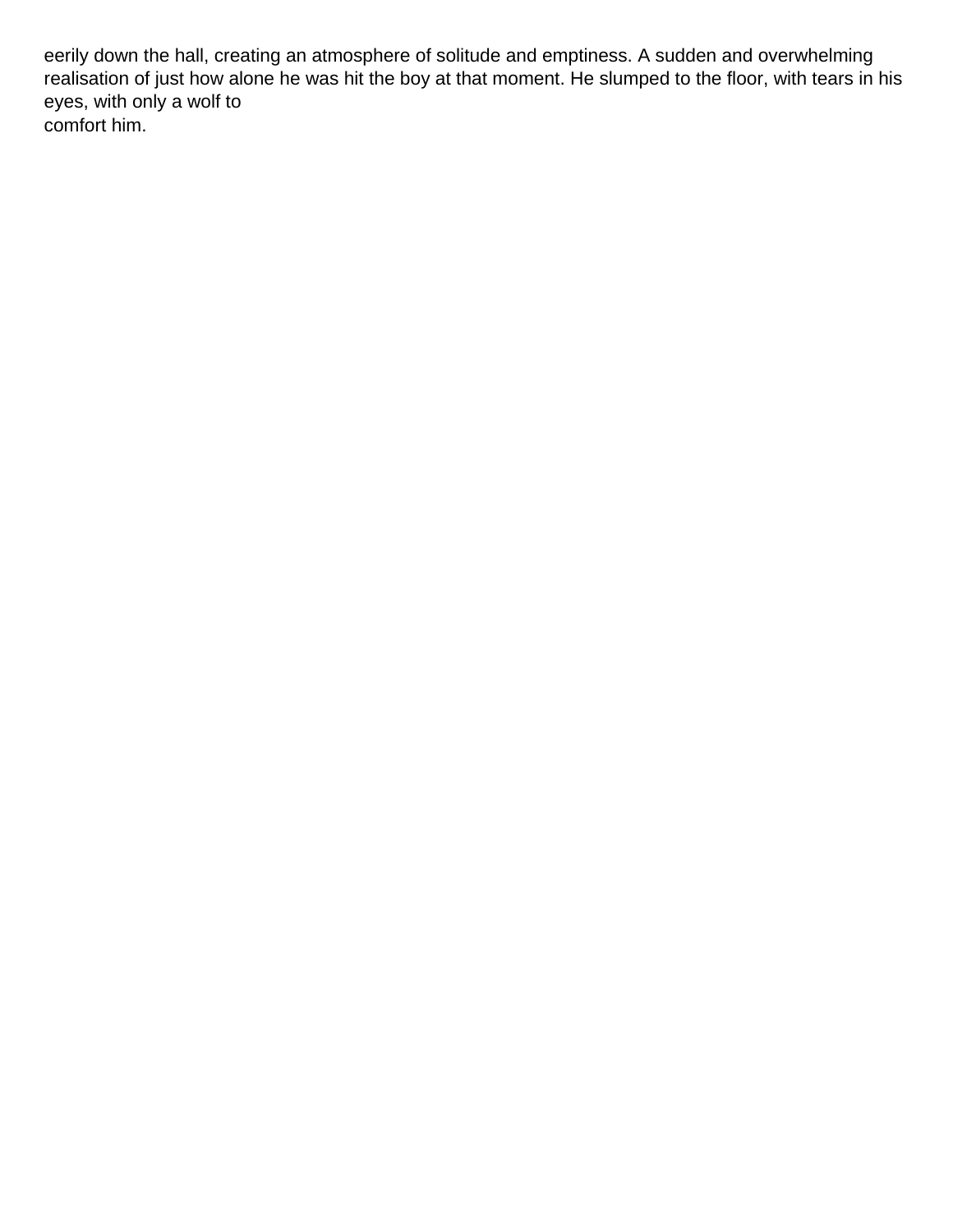## **1 - Chapter I**

#### <span id="page-3-0"></span>Chapter I

It was a little over an hour later, and boy and wolf had settled themselves in the main drawing room of the castle. The boy had started up a roaring fire in the great, gothic fireplace, and was now sitting in the large high-backed armchair that had been his father's. The wolf lay peacefully beside him on a tiger skin rug, enjoying the warmth emanating from the fire. Both boy and wolf remained silent in their own thoughts.

The boy felt angry and almost disappointed in himself for his earlier behaviour. He'd always been taught by his father that a vampire should never show any emotion. Any sentiment felt must never be exposed, no matter what the incident or tragedy. The only permitted emotions where anger, hatred, and others along that line. The boy was very proud to be a pure vampire, and was un-happy with his lack of restraint. Sensing his masters distain, the wolf lifted it's head from it's paws to speak.

"Despite everysing sat's happened, I am glad to be home" said the wolf contentedly.

"I suppose so, but I'm afraid I can't share your enthusiasm, Wulfric."

"Not ensusiasm, no, but it does feel good to be back home after all sat time avay."

"Yeah, I guess so."

"Don't vorry Master Vlad. Sings vill seam better in time."

"If you say so, Wulfric."

Vlad sighed and sunk back down into the chair. He didn't see how Wulfric could ever be right, at least, not at this points in time. But Wulfric was a wise old wolf, so maybe he was right. Time would tell. "Hey, Wulfric?"

"Yes, Master Vlad?"

"Would you tell me one of those wolf stories of yours? Like you did when I was a kid."

"As you vish, Master Vlad."

Vlad leant back into the chair, closing his eyes so as to be able to imagine every word spoken by the wolf.

\*"Long, long ago, in a time when the world was covered in snow and ice, man vas scarce, living in small packs in forest clearings. Wolves, on the other hand, where common in all of the northern forests, and their howls filled the forests far and wide.

There was one pack made up entirely of white wolves. All but one of them where she-wolves, each enchantingly beautiful. The male wolf, Yerik, often travelled far and wide by himself, only returning each winter to carry on the family line with the alpha female, Raine. For many years she had produced beautiful white pups, but that year, only one, tiny male pup was born, and it was black. The other wolves where outraged, and suspected Raine of courting one of the black wonderers. She was instantly made an outcast for blackening the family blood.

Life became very hard for Raine. She could only live on scraps, rodents and insects, and had to stay with her pup at all times when the pack was around or they'd kill him. Both Raine and her pup became progressively weaker and thinner, until one day Raine knew she had to leave the pack for good. She picked her pup up by the scruff of it's neck, and set off. She travelled for many suns until one day she collapsed, unable to walk another step. The young pup whimpered and cried for food, but his mother had nothing to give. When the pup woke the next morning, Raine was stone cold.

For three days the pup cried out until he too became so weak that he had to stop and give up. It was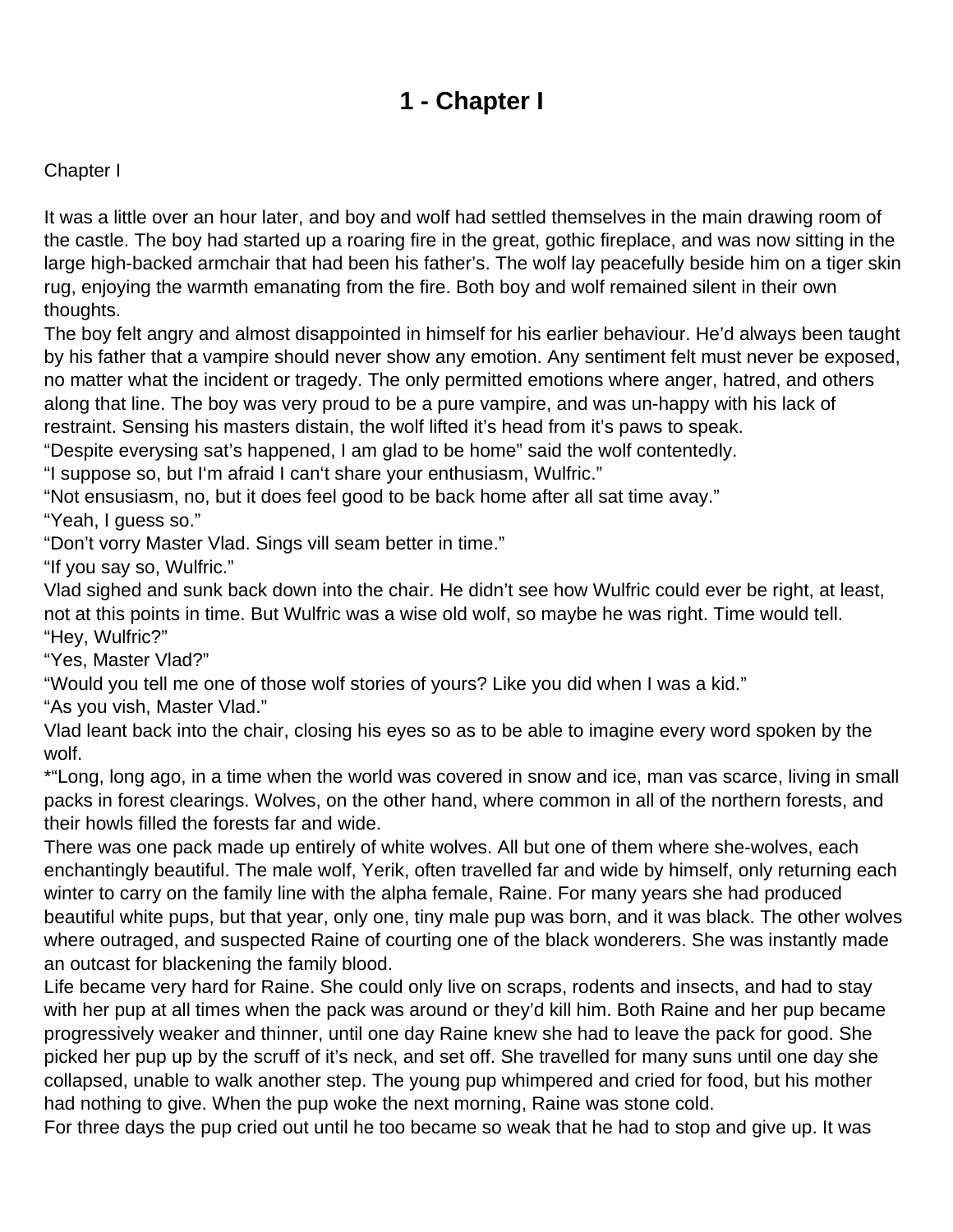purely by chance that a lone she-wolf happened to pass by that spot and notice the stricken cub. The she-wolf, named Taka, took pity on the cub. Only a few days back she had lost both her three cubs and her mate when hunters had slaughtered them all. She had been lucky to escape with her life. Now her mothering instinct took over and she gently picked up the cub and brought it back to her den under an old tree root.

At first the pup was scared of this unfamiliar wolf, but hunger soon got the better of him, and by morning he was comfortably suckling from his adopted mother.

The cub grew strong and fast, his shiny, black coat growing ever more magnificent with age. As Taka didn't know the cubs name, she called him Dagma, and as he grew she taught him everything a young wolf should know. She taught him to hunt and to fight, but most of all she taught him about man. She told him what had happened to her family, and his birth-mother, whom she suspected of being driven to that state by man. She also recounted the many ancient wolf stories, emphasising the ones in which man was the enemy.

By the next spring, Dagma was fully-grown, and an outstanding specimen of his species. By this time, Dagma should have left home to find a mate of his own, but he vowed to stay for another year to care for his mother, who was now growing old.

Dagma was a fine hunter, often bringing back deer and mountain hare. On occasions he would even raid the human village many miles away, bringing back sheep or goat.

As the next spring came around, Dagma felt the pull to leave home. However, before he left he went to speak to Dimitri the great bear. He asked the bear if he'd watch over his mother while he was away, and to send him a message if anything happened to her. The bear was impressed by the young wolf's courage and bravery at coming to see him, and readily agreed to help.

Dagma travelled far and wide over the next few years. He did eventually manage to find a pretty she-wolf named Fay whom he raised five beautiful cubs with. But once they'd grown up, Dagma began to feel the pull back towards home and his mother. It was on his way back that a small chaffinch alighted beside him, asking if he knew of a wolf named Dagma.

'I am that wolf' he said, wondering what the bird could possibly want.

'I have a message from the great bear, Dimitri. He wanted to tell you that hunters came to the forest and slaughtered every wolf they could find, including your mother. Dimitri was away in the mountains at the time and didn't find out until his return.'

A great anger rose in Dagma, and after a thank you to the bird, he raced home.

The bird had indeed been right, his mother was gone, and the smell of man clung to the den. In a fit of rage he ran down to the village, snarling madly as he leapt amongst the people. Panic ensued amongst the men, as Dagma proceeded to kill every man he could get his teeth into. Dagma was sure that one of humans he killed was wearing his mother's pelt, which only served to fuel his rage.

Fifteen men and women lay slaughtered before Dagma was killed. The people of the village later called him a black demon, telling tales for many years to come of the evil spirit wolf who attacked them, always ending the tales by holding up the black pelt in triumph."

"That was a good story, Wulfric"

"I'm glad you liked it, Master Vlad."

Exhausted and tired, Vlad stared blankly into the fire, mesmerised by it's movement. At points he could almost swear he saw images amongst the flames. Images of wolves and bears and men, and the eternal struggle between man and beast. Slowly his eyes began to close, and before he knew it, Vlad had fallen asleep.

-----------------------------------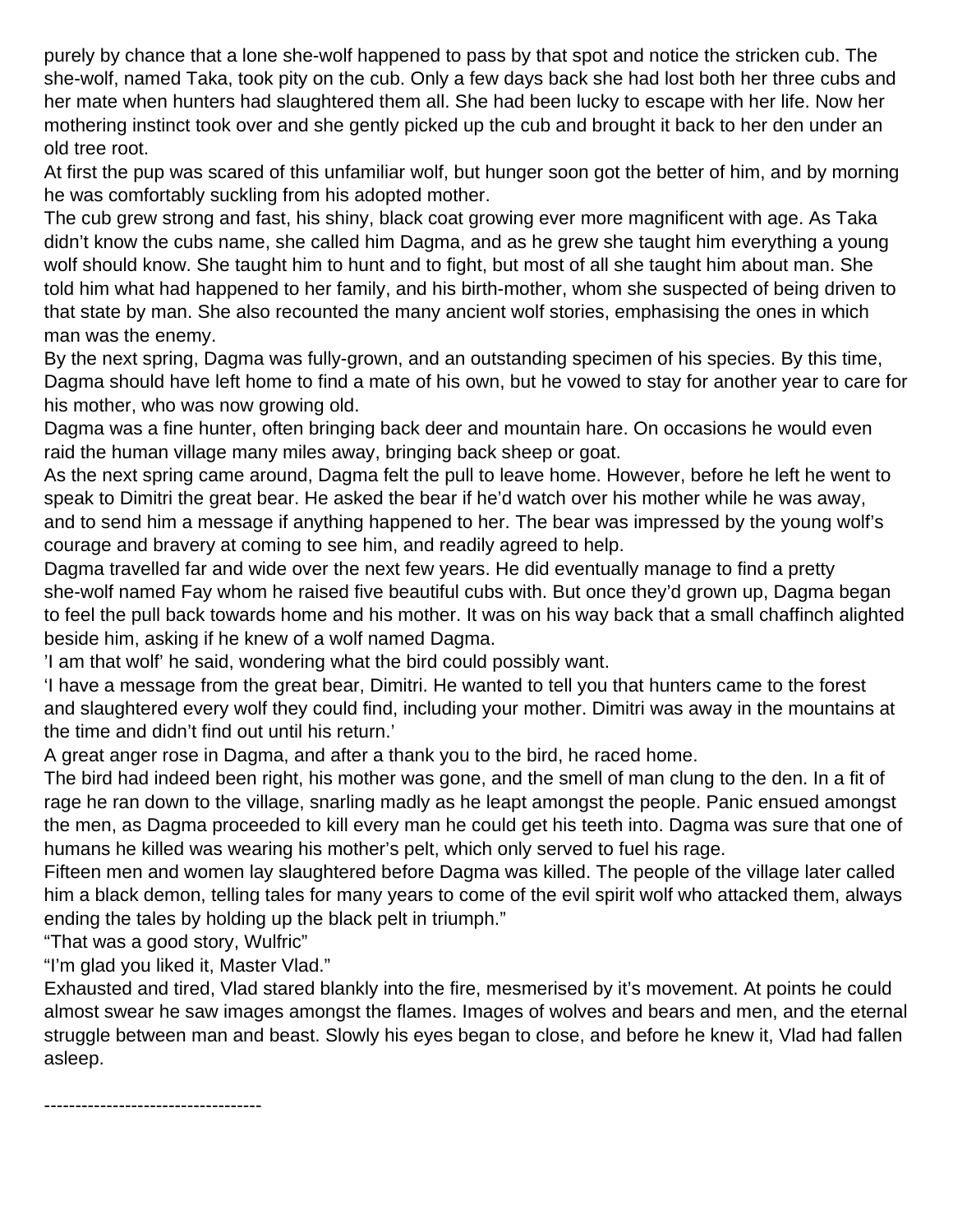Vladimir Kovács was born and raised in the castle in Scotland. It was his family's ancestral home, with countless generations of Kovács living there before him. Hidden away deep in the Scottish countryside, few people knew the castle even existed, and of those who did, even fewer dared to go anywhere near it. In the last hundred years, the castle had only ever had one visitor outside the family, a visitor who certainly wasn't welcome, for Vlad, and his parents, and their parents, and theirs before, where all vampires, and being such, feared nothing more than the ruthless vampire slayer.

Despite their ancestral home being in Scotland, their true origin belonged back in Romania, in the region around Transylvania. This was the place where all pure-blood vampire families originated from, with many still having family ties there. Vlad's family was no different, as his grandparents, on his mother's side, still lived out in Romania, and Vlad's mother, Petra, would often travel out to visit them.

When Vlad was only three years old, his mother went over there to introduce her newest son, six month old Markus, to them. After only a few days of being gone, a letter arrived at the castle from the Council of Vampires. It stated that Petra and Markus, as well as Vlad's grandparents, had been killed by a slayer. It was simply misfortune that Petra had chosen to visit at that time, for the slayer in question had been planning a raid on the house for some time.

Vlad had been far to young to remember much about his mother, only the odd faded image in his head. There was, however, a portrait in oils of her above one of the downstairs fireplaces. It showed her dressed in the deepest of reds and her face pale, almost white, contrasting perfectly with her long, black hair. Vlad would sit for hours as a child staring up at it, trying to remember anything he could about her, and half pretending that she wasn't even gone at all. Wulfric would often recount tales about her from before Vladimir was born, as well as the much loved ancient wolf stories.

Vlad also had an older sister, Magda. She was older by two years, and had many more memories of their mother. Sometimes Vlad would convince her to tell him some of these stories, but for the most part, especially as they grew older, Vlad and Magda rarely got on with each other. One of the reasons for this was that Magda was jealous that Vlad, as a boy, would inherit the castle.

When he turned sixteen, Vlad made the choice to visit Transylvania for himself. It was often custom for young vampires to visit Romania for up to a year after their eighteenth birthday, but Vlad simply didn't have the patience to wait that long. Vlad's father was concerned for him after what had happened to Petra, but Vlad remained adamant he was going, after all, Magda had gone the year before at seventeen. After much debate, Vlad's father agreed to allow him to go, but only if he took Wulfric with him for protection.

Wulfric was the family's guardian. For almost a thousand years, it had been his duty to protect the family, in particular, every first-born son.

Back when Wulfric was just an ordinary wolf in Romania, his species was rapidly being hunted to extinction across Europe and the British Isles. When Wulfric's own pack was targeted, Wulfric was one of the only survivors. Desperate for somewhere safe to hide, he dug under a castle gate where he knew the human's couldn't get to him. At then time, some of Vlad's ancestors where holidaying at the castle. It was then that Wulfric was discovered by one of the children at the time. Their father, Viktor Kovács, sympathised with the wolf's plight, for vampires where also subject to human persecution. As a wolf, Wulfric was one of the few animals that vampires have the power to communicate with, so Viktor was happy to allow Wulfric to stay, but only in return for protecting his family for as long as Kovács blood existed within the castle walls. Only when the very last member of this blood line had died out, would Wulfric die himself. After much thought, Wulfric agreed to this, and had been protecting the family ever since.

Because of this, Vlad was happy to have Wulfric with him, and the pair where very close. Unfortunately, no one could ever have predicted just how badly Wulfric would have been needed back at the castle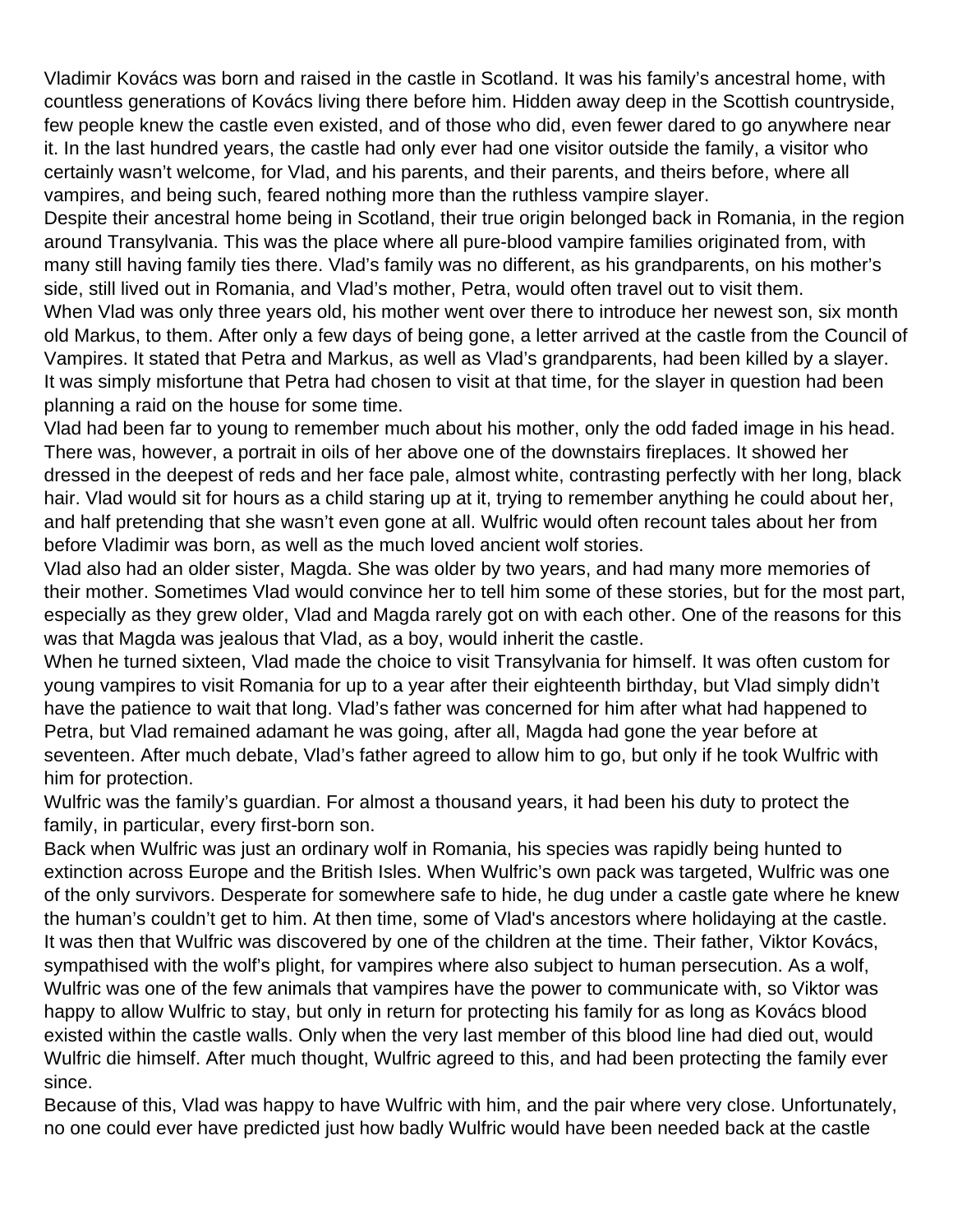during Vlad's time away.

-----------------------------------

Wulfric woke early the next morning, so early that the dawn chorus had barely begun. He stretched and yawned before turning to see if Vlad was awake. He wasn't, so Wulfric decided to go off by himself for a while. He quietly left the drawing room and headed outside via one of the many hidden passageways which crisscrossed through the castle. Outside, the world was still dull and cold as the sun had yet to rise and cast it's warmth over the land. Wulfric was unable to feel this chill through his thick fur, and set off at a brisk trot across the dew-covered lawn. He was hungry and intended to catch something to eat himself. He stopped underneath the crab apple tree, and raised his nose to the air, scenting for any potential prey. The sweet scent of wild flowers drifted over from the open fields beyond the castle grounds, as did the smell of sheep and horses from the farms nearby. Picking through these odours, he detected the scent of rabbits not to far off. Exited by the prospect of fresh rabbits, he set off once again, this time being much more cautious as he approached the warren. He followed the line of trees so as not to be spotted by them. Like the wolves in his stories, Wulfric was a skilled hunter, and had always been a good provider of food for his vampire family.

Slowly he inched closer and closer to the rabbits, his eyes trained on one of them in particular. Swift as lightning, Wulfric ran at his prey, and scarcely had the rabbit started to run before it was hanging limp in Wulfric's jaws. Satisfied with his catch, he headed back towards the castle.

Vlad himself didn't wake up until much later that morning. He got up to find himself alone and extremely stiff after a night spent sleeping hunched in the armchair. He stretched, before straitening out his clothes which seamed to have miraculously become very wrinkled during the night. He slipped off his black cloak, and lay it carefully over the back of the chair. Else ware in the castle, Wulfric's keen senses detected his master's waking, and he returned immediately to the drawing room to greet him.

"Did you have a good sleep, Master Vlad?" he asked.

"Not too bad I suppose."

"I am sinking sat now vould be a good time to be having breakfast, yes?"

"To be honest, Wulfric, I don't feel much like eating right now. Plus, I doubt there's anything to eat hear in the castle" sighed Vlad.

"I alveady took sa liberty of catching a vabbit for breakfast. If you are not vanting it I could make use of it" said the wolf coyly.

"Go ahead" said Vlad, shrugging his shoulders in indifference.

With a bow of thanks, Wulfric bounded away to enjoy his well earned meal.

Alone again, Vlad proceeded to explore the downstairs area of the castle by daylight, to see what, if anything, had changed while he'd been away. As he went around, everything seamed pretty much as he'd left things. If anything it looked neater than before he went away, although the slight covering of dust and the customary cobwebs still remained. This was rather strange as his father was far from house proud. Not that the castle was ever in a terrible state, but Vlad had never known it to be quite as tidy as it now was, and considering the circumstances, it made Vlad feel very uneasy.

At that moment, Wulfric came bounding over from the kitchen, specs of blood still clinging to his muzzle. Unwilling to remain downstairs any longer, Vlad climbed the stone staircase up to his own room. He'd had more than enough for the day, and just wanted to sleep the hours away, leaving reality far behind. Wulfric bounded effortlessly up the steep, stone steps after him. At times, Vlad almost envied the strength and agility of his furry friend. He tried to imagine what it would be like to be a wild wolf, like the black-coated Dagma in Wulfric's story. Except he'd be free of any family ties and free of emotion. He'd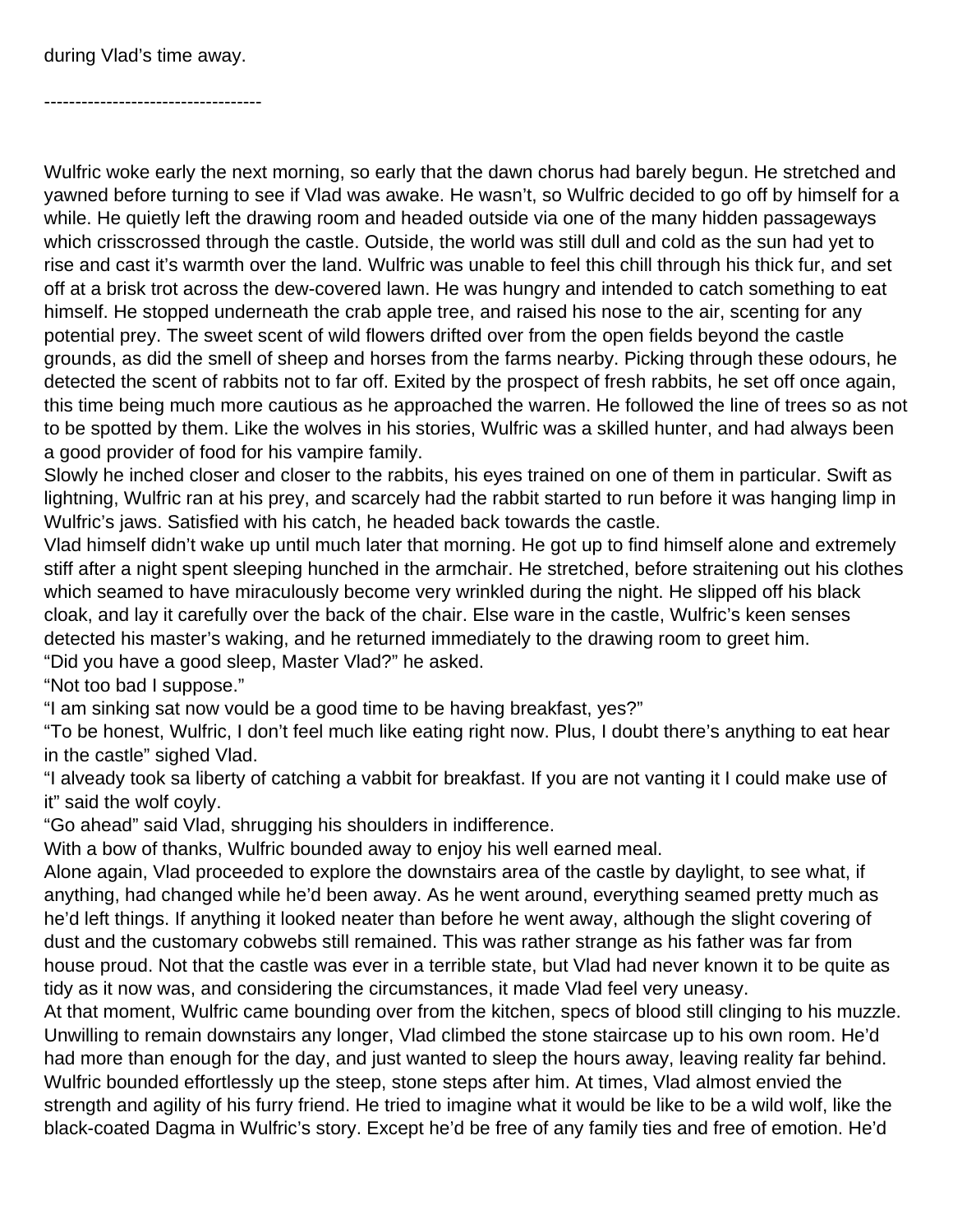run for hours through snowy forests, hunting down his prey of deer or elk, pulling them down and ripping flesh from bone, his superior strength making it no effort at all. Then he'd curl up in the snow, his thick black pelt keeping him warm. When he'd wake, the night's snowflakes and ice would cling to every hair on his body. And the whole routine would begin again. He'd be free. Free from his responsibilities, free from his problems, and most importantly, free from the pain they created.

His room was exactly as he'd left it seven months ago. Nothing at all had been moved or changed. Vlad expected this as he'd asked that no one go in his room while he was away.

"Wulfric, don't you find it strange how everything is so neat and in it's place?" asked Vlad, turning to the wolf.

"It's almost like no vone has been living hear for many years" replied the wolf.

"Exactly. It's very un-settling."

"Maybe, but sen maybe sat's just sa vay castles are vhen everyone is gone. Castles can be very good at looking after semselves. Alsough I doubt sa Master vould have left sings so neat. Especially after everysing shat happened."

"That's what's gets me, Wulfric" sighed Vlad. "It just doesn't make any sense."

"I'm sure it's fine. I vouldn't vorry about it." reassured Wulfric.

"I hope your right, Wulfric."

Vlad wondered over to one of the arched windows in his room, and stared out wistfully over the castle grounds and beyond. It was late August and summer was still very much in the air and the earth, and the hearts of every living beast. By now the sun was up and had melted away all the dew and warmed the day. A male blackbird sung merrily from it's tree-top perch, while a myriad of finches and songbirds, from the plump bullfinch to the humble house sparrow, flitted in small flocks amongst the Scot's pine. A fox, returning home, barked in a nearby field, and a pheasant gave it's distinctive alarm call in fright. A pair of hooded crows hunted for beetles on the front lawn, whilst the inhabitants of the local rabbit warren grazed peacefully nearby after their brush with Wulfric. They where now disturbed only by the odd fight breaking out between the noisy crows. Although autumn, and close behind it, winter, where waiting in the wings, it was hard to imagine such hardships at that moment, and every creature was determined to enjoy the long summer days, and warm summer evenings whilst they still could. Vlad didn't care for the summer months, nor any of the ones in-between. Vlad favoured the cold, grey days of Winter, when the trees where stripped back to their black skeletons, and every creature was united by hardship and hunger. Vlad almost enjoyed this suffering, and he certainly preferred the cold weather to the unbearable summer heat.

Vlad turned away from the sickeningly joyful world outside, and returned once more to the bleakness of the castle. Once again bored and tired of the day, Vlad retired to his coffin, the archetypal vampire sleeping quarters, to rest. The faithful Wulfric lay down beside him on the stone floor, ever alert, even in sleep.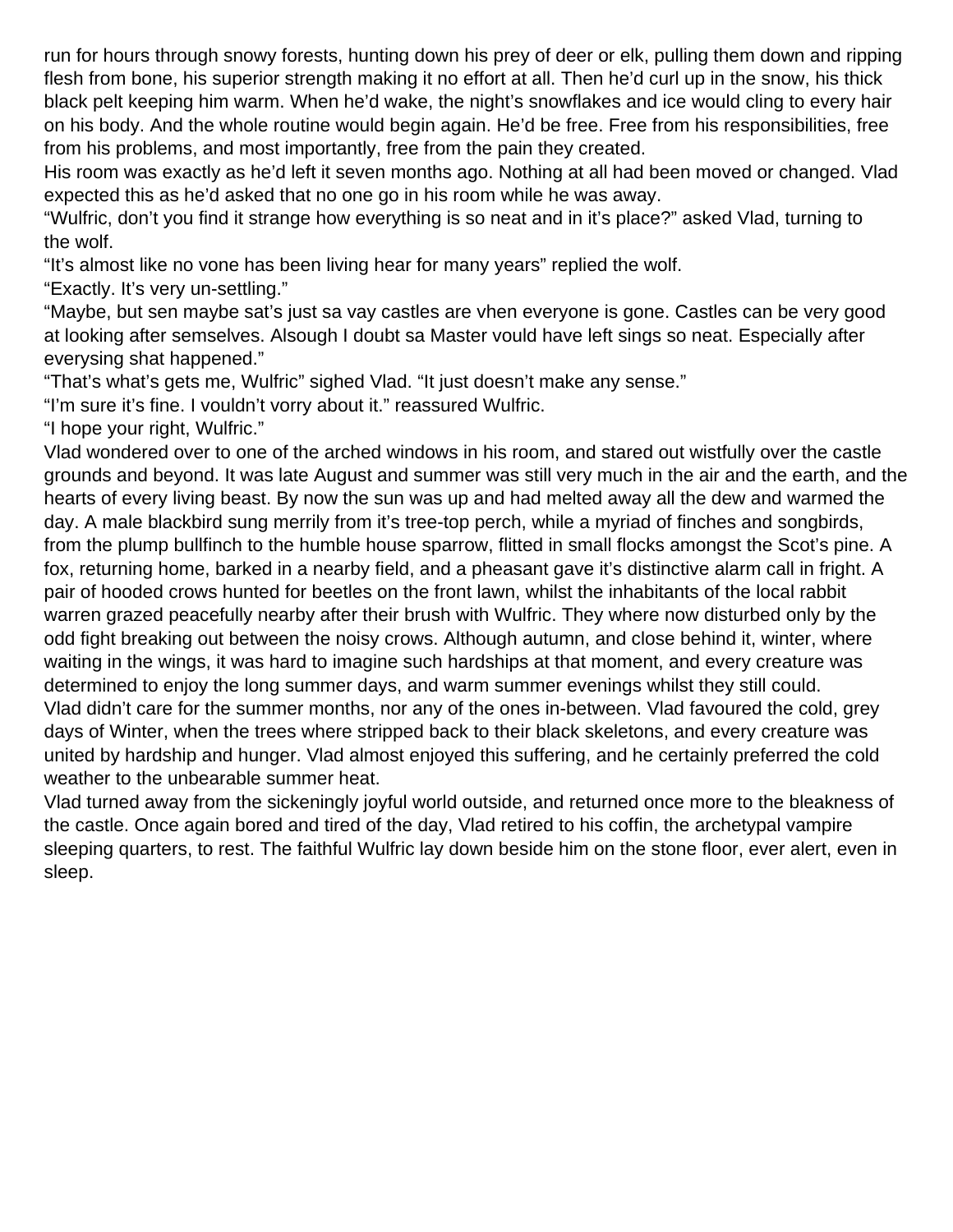### **2 - Chapter II**

#### <span id="page-8-0"></span>**Chapter II**

Vlad didn't rise until a little after midnight. Wulfric was still asleep, his paws and ears twitching as he dreamt. He nudged the wolf lightly with his foot until Wulfric opened his eyes.

"Yes, Master Vlad?" asked Wulfric sleepily.

"Actually I am a little hungry now."

"And I suppose you vant me to go hunting for you?"

"That'll work" smiled Vlad.

Wulfric pulled himself up onto his feet.

"As you vish, Master Vlad" said Wulfric, more than happy to comply to his master's needs.

"Only something small, mind. I'm not that hungry."

"I'll see vhat I can do" replied the wolf, leaving the room for the dark world outside.

As the days went by, August rolled into September, and September into October. During this passing of time, a routine built up in the castle. Vlad and Wulfric would sleep the day though, rarely rising before midnight, despite the lengthening autumn nights. Wulfric would then go hunting most nights, more often than not returning with a catch. He'd always been a good provider for his family, catching rabbit, mountain hare, pheasant, and in the spring, red deer fawns, as well as various other prey. Although human blood was necessary for the survival of all vampires from time to time, for the most part they could live off the blood and meat of other animals, and Wulfric made sure that that was quite possible. While Wulfric was away, Vlad moped about the castle, spending the majority of his waking hours reminiscing over the events of the last few months, trying to work out just how such a tragedy could have happened, and whether there was anything he could have done about it. More than anything he blamed himself for not being there when he was needed most. Worried for Vlad's state of mind, Wulfric searched out the old wireless radio, the only piece of technology in the house, to keep Vlad occupied while he was away. The radio did it's job well, and Vlad began to spend all his time huddled in his father's armchair, in front of a roaring fire, listening to the news coverage alongside various topical debates, radio dramas and whatever else he could find so late in the schedule. The news was of greatest interest to Vlad as it allowed him to stay in touch with the world outside. As callous as it may sound, Vlad particularly enjoyed the reports which involved human death and suffering. The more painful the events, in every sense of the word, the better. After all, it was only fair considering the ruthless way his own kind had been killed off. If they would celebrate the death of his species, he would celebrate the same of theirs, although he could never quite understand why humans where so eager to kill other humans. They could certainly learn a lot from vampires on that subject. In the whole of their existence it was almost unknown for a vampire to kill another vampire for any reason.

Like the domestic dog, Wulfric was unable to understand the human language. He picked up a few words off the radio, but for the most part it made no sense to him. Vlad himself did speak human English, but, as a vampire, Wulfric was able to understand him, the same way Vlad was able to understand Wulfric's speech. No one really understood how that worked, or why it only worked for certain animals, but that's the way it was and few vampires gave it much thought. Vampires tend not to have the curiosity or lust for knowledge that humans have. So, when the radio was on, Vlad would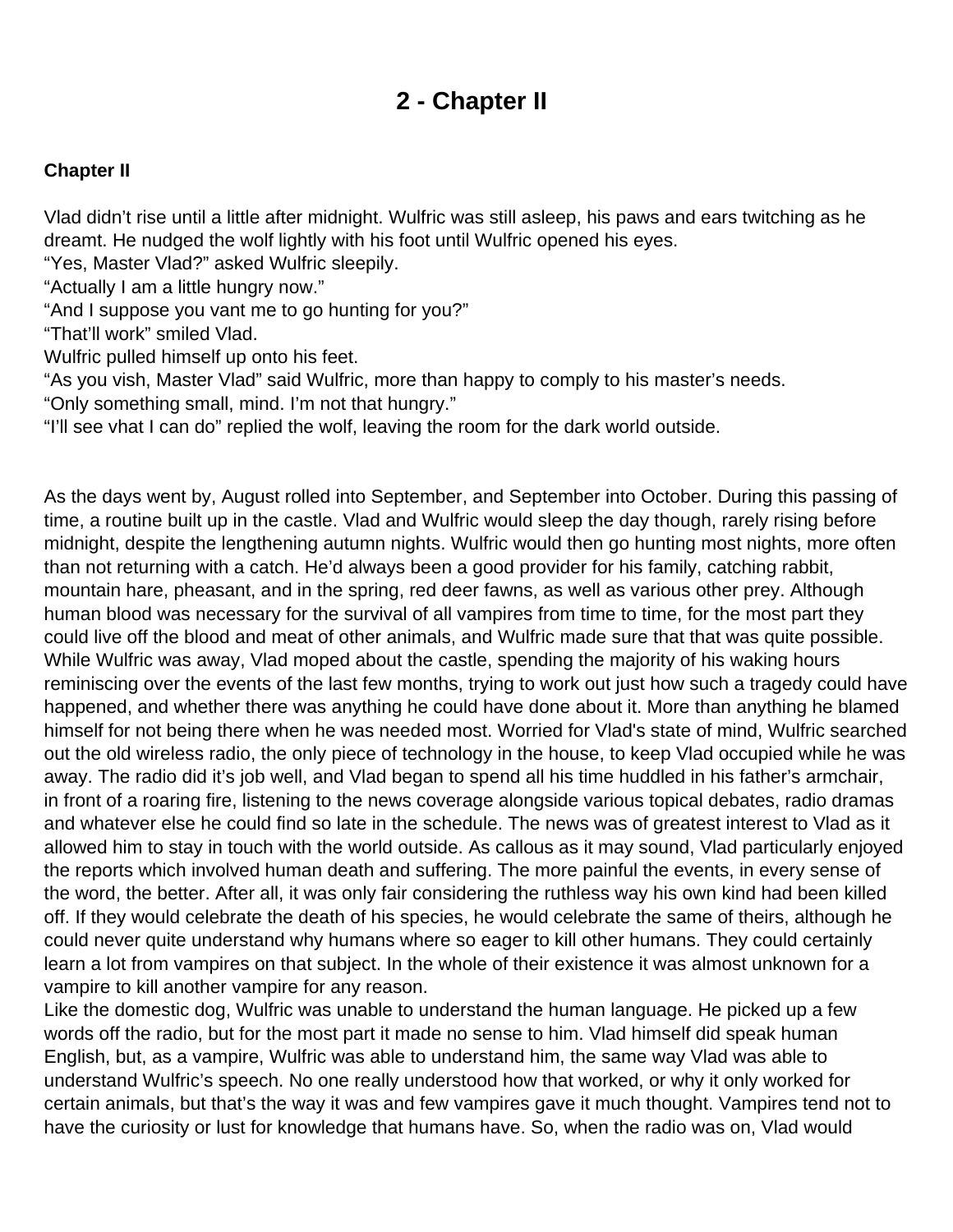repeat anything that may be of interest for Wulfric's benefit.

One morning, while Vlad slept, Wulfric woke up not long after he'd gone to sleep, his stomach growling for food. Content to oblige, Wulfric rose to his feet and padded silently out of the room, down the stairs and out into the fresh morning air. The temperate autumn sun warmed his old bones, and he raised his muzzle skywards to enjoy it further. His stomach growled again, prompting Wulfric to get himself moving in search of food. As he started off, he felt an invisible force pulling himself towards the castle gates, and out into the world beyond. Wulfric hesitated for a moment, before deciding that it couldn't do any harm. Maybe there'd even be some better prey out there. Exited by the prospect of quarry other than rabbit, Wulfric changed direction and headed towards the track he'd taken with Vlad on their return home back in late summer. This time, however, Wulfric walked through the trees, rather than on the path. Like any wolf, he favoured the protection they gave over the exposed nature of the open pathway.

With his swift trotting pace, Wulfric reached the castle gates in no time. They towered menacingly over Wulfric, and looked no less foreboding than they did at night. Anyone with the foolishness to pass through them without fear was truly mad and deserved everything they got once they'd passed through. Wulfric himself did not need to fear the imposing gates, and went through them with barely a thought other than to remember to tell Vlad to close the gates lest intruders stopped by. Outside of the castle grounds, everything seamed pretty much the same. The forest of Scot's pine continued and the finches and crossbills flittered happily from one side of the wall to the other as if the boundary didn't exist at all. This was very strange for Wulfric, who felt a definite sense of change in the atmosphere on the other side.

Wulfric trotted around the forest for a while, unsure quite why he was there, and what to do now he was there. After an hour of aimless travelling, a thought, although it was perhaps more of a memory than anything, struck him. He lifted his nose, searching for something he knew should be nearby. It took some time, but he found what he was looking for, and headed in the direction as dictated by his nose. Wulfric soon found he was closer than he had at first thought, as a vast expanse of water appeared before him. Wulfric skidded to a halt as he left the safety of the trees. A pair of red deer hinds, startled by the sudden appearance of such a formidable predator, bolted in the opposite direction. Lucky for them, Wulfric had forgotten his hunger, and now stood, awe inspired, before the great loch.

Back when Vlad's grandfather had been owner of the castle in the early 1800's (vampires live much longer than humans), a bitter dispute had been had over ownership of the loch. At that time, the castle wall extended to the far side of the loch, and Wulfric had spent many a happy hour around it's edge, walking or hunting with the master or mistress or playing with the children, one of whom was Vlad's own father. Local landowners, however, wanted access to the loch for fishing, and sportsmen wanted to hunt otter, osprey and wildfowl which where common there, as well as the red deer who resided within the forest. In the end, Vlad's grandfather agreed to sell the land, more than anything to have some peace from the local residents. The land was sold to a Mister Chippingham, a wealthy local landowner, who wanted to open up the loch for fishing and sporting parties. Wulfric had been sad to see it go, and this was the first time he'd been back to it since it's sale.

Hunting had decimated the wildlife in and around the loch, but since it was purchased by the National Trust in the 1970's, the wildlife had returned, and the loch now looked much as Wulfric remembered it. Wulfric walked leisurely towards the waters edge, where he stood and surveyed the land, keeping an eager eye out for any sign of humans. All seamed calm and safe, so Wulfric stooped to lap at the fresh water. It was cold and refreshing after his mornings activity. As he lifted his head after a long drink, he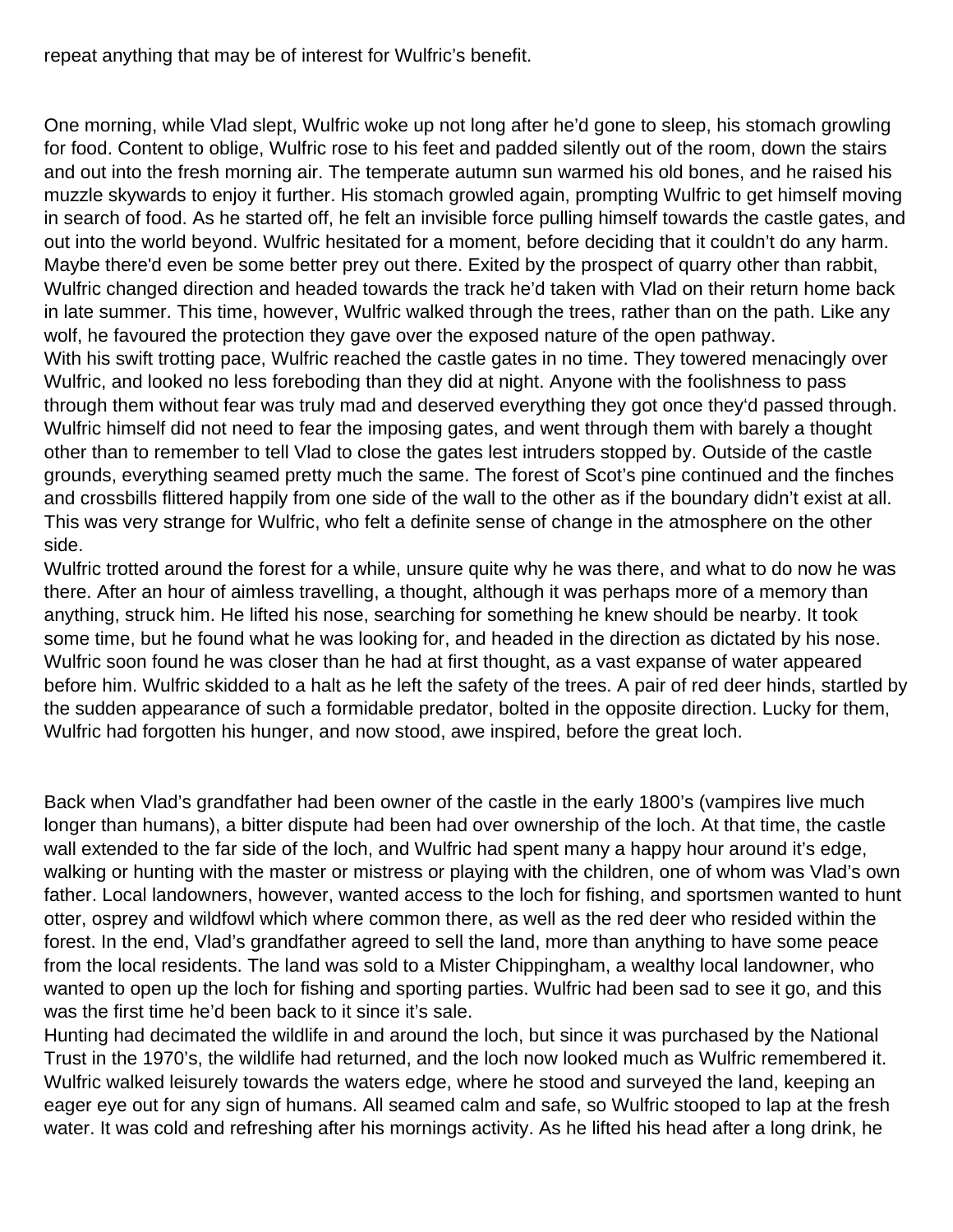eyes caught movement out in the loch. As he watched, it soon became apparent that the movement was that of an otter, splashing and diving playfully as only an otter can. Of all the creatures in Scotland, the otter is by far the most elegant and beloved out of all of them, and Wulfric found himself mesmerised by it's skill in the water and it's reckless joy, something unique to the otter. After a while, the otter saw it had an audience, and, unable to contain it's curiosity, swam over to get a better view of the wolf. Wulfric, who didn't fancy being gawked at by a mere otter, got to his feet and walked off in the opposite direction, continuing along the edge of the loch. Disappointed by such a rude reception, the otter decided to have some fun at Wulfric's expense. It caught up to him within seconds, leaping out of the water a few yards in front of Wulfric. Then it began running around Wulfric, jumping in the air, rolling around and whistling in delight. Wulfric tried to ignore the otter, so in return it started running under Wulfric's body and nipping at his legs. Wulfric snapped at the pesky otter, but it was much to swift and agile for him. In the end, the only thing he could do was to retreat to the trees. The otter followed him up the bank for a while before returning to the water and swimming away. After that, Wulfric decided he'd had enough for the day, and promptly headed home, catching a satisfying meal of black grouse on the way back. There was still many hours left before nightfall, and Wulfric was back in the castle without Vlad knowing he'd even gone.

Over the next few weeks, Wulfric often woke up during the day and went to sit by the lake. He just couldn't seem to keep himself away. Wulfric kept his daytime adventures to himself for a while, and it wasn't until Vlad started to question him on where he was catching mallard, pochard and pintail ducks from that Wulfric revealed his secret.

"Sorry I never mentioned it before" said Wulfric after explaining where he'd been going.

"Well I'd rather you stayed in the castle during the day. It's just that if a slayer where to come to the castle, who'd be there to warn me?" said Vlad in a concerned voice.

"I'm so sorry, Master Vlad. I didn't sink about sat."

"It's ok, just let me know if your going anywhere, ok?"

"Of cause, Master Vlad. Vhy don't you come down to sa lake vith me next time? It's a stunningly beautiful place, I'm sure you'd love it."

"I don't really feel comfortable with the thought of leaving the castle grounds." replied Vlad.

"I'd be sere to protect you. It's perfectly safe anyvay, humans almost never go sere."

"I'll think about."

Vlad did think about it, and in the end he agreed to go late one afternoon. It took Wulfric a while to coax Vlad past the castle gates, but once Vlad was by the loch, any trepidation he'd felt was completely forgotten.

"You where right Wulfric, this place is amazing."

Wulfric simply nodded in agreement.

The pair sat down on the bank together, and Wulfric recounted past memories of the time he'd spent around the lake. As he was speaking, a magnificent osprey floated down over the lake, circling slowly in search of fish. She was one of the last remaining birds of her species in the country, a product of the survival of a handful of ospreys in Scotland after years of over hunting. Now she was protected from harm, and free to live and breed in peace. The only problems that she now faced where egg collectors, eager to steal her precious brood. During the breeding season, a 24 hours watch was set up close to her nesting site, but the breeding season was no over, the humans where gone and nobody tried to bother her.

"Sere used to be many more ospreys and eagles avound sa loch from vhen I vemember it. You couldn't come down hear vithout seeing vone or sa oser."

"Another victim of man's ruthlessness" said Vlad bitterly.

A silvery fish below the surface of the water caught the osprey's attention, and with years of skill behind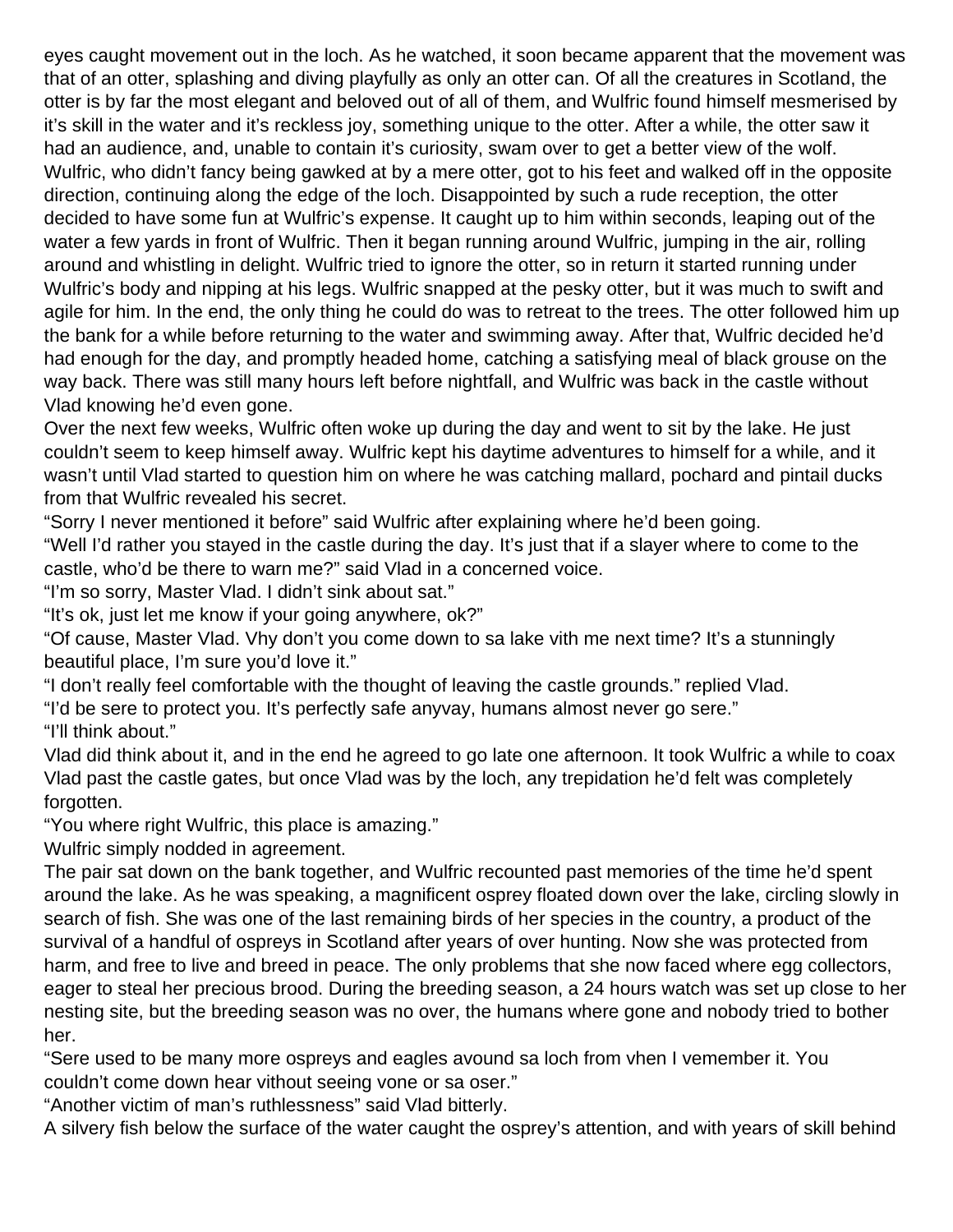her, she dived down, catching the fish effortlessly in her long talons. Once she'd caught her prey, she sailed away on the breeze to find a spot where she could eat in private. Vlad followed it's progress until it disappeared into the trees.

A pair of otters splashed playfully in the shallows further downstream was next to catch Vlad's attention. Vlad, as Wulfric had been, and as most other people watching otters for the first time, became mesmerised by them. Wulfric watched with only a vague interest now that he'd seen their less appealing side, and hoped secretly that they'd go away, or at the very least stay where they were and not cause any trouble.

As he watched the pair of otters, a strange feeling came over Vlad, almost as if he'd seen such a thing before, or something very like it. He began to wonder if he'd been to the loch before, but this didn't seam very likely as he had no memory of ever having been there. Nothing about the loch seamed familiar to him, and yet he couldn't shake of this nagging feeling that he'd seen it all before, rather like deja vu, just more abstract. Frustrated that he couldn't figure out why he had this persistent feeling, Vlad racked his brain to try and remember something, anything that would enable it to make sense. He was aware of something teetering at the edge of his mind and at once he felt sure that that was where the answer lay, although he couldn't quite grab hold of it. Desperately he grappled for it, but every time it managed to elude him, slipping back into the blackness of his mind. Vlad was close to giving up on the memory altogether when all of a sudden it hit him like a speeding freight train. He had been there before and he knew exactly when and with whom.

Wulfric saw the change in Vlad's expression immediately and knew something was up, although he couldn't tell quite what.

"Are you alright, Master Vlad?" he asked.

A long silence followed before Vlad was able to answer.

"I remember" was all he was able to say, his gaze still fixed on the otters.

"Vemember vhat?" asked Wulfric, eager to find out.

Another long pause ensued, but Wulfric remained patient, sensing that it must be something important. "I remember" he repeated. "I remember being hear before. I remember the loch and the otters and everything."

"It's quite possible you did come down hear vhen you vere younger. I can't vemember it myself sough."

"And I remember her" Vlad continued.

"Her?"

"Her. My mother."

"Ahh, now I understand."

-----------------------------------

"I can really remember her Wulfric. It's like it was just yesterday, or maybe even today. I feel like I could just reach out and touch her and she'd be there. I can't believe I never remembered this before."

"Memories are hard to keep hold off. Sey have a habit of slipping avay, and sometimes it takes a certain event or place to capture shem again. I've alvays sought sat sa more precious a memory, sa harder it is to vemember as it's sa kind most likely to get avay."

"Well I'm never letting this one go. Not ever. Oh Wulfric, I do miss her. Now more than ever. I do wish she was still hear. I wish everyone was still hear. I'd do anything to have them back." "So vould I, Master Vlad. So Vould I."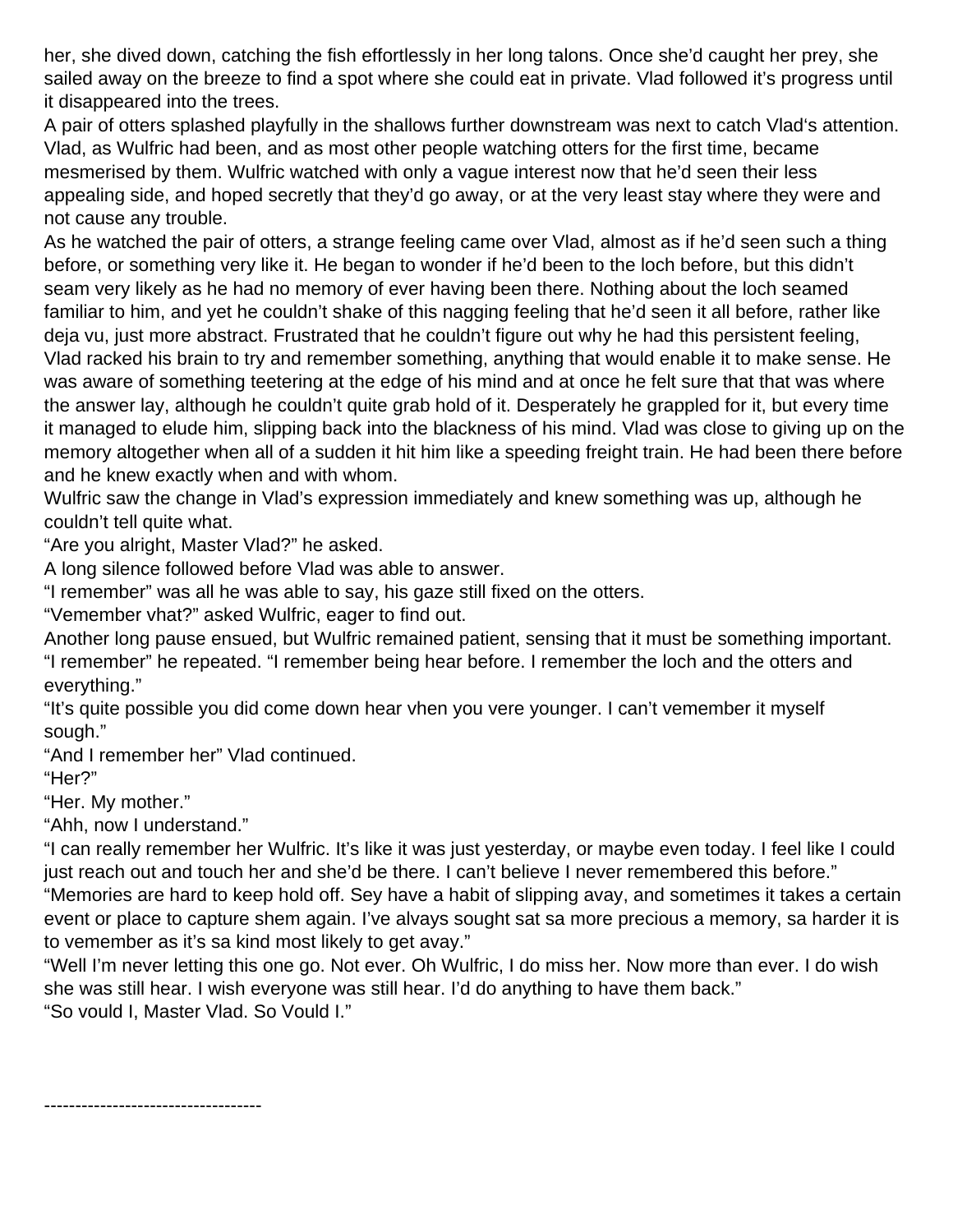When Vlad and Wulfric went in Romania, it was agreed that they'd stay with his father's brother, Magnus, who had a castle in a remote area fifteen miles outside Transylvania. Magnus had never got on to well with his brother, having been jealous that he, as first-born, would inherit the castle in Scotland. Now that he was doing well for himself, he was able to put any family rivalries behind him, so that when a letter arrived from his brother asking if Vlad could stay with him, Magnus was happy to agree. Magnus's castle was modest in comparison to what Vlad was used to back home, but it was no less homely or comfortable to stay in. Magnus also had a family of his own, a wife, Eliza, and two daughters under ten years old.

While staying there, Vlad and Wulfric spent most days by themselves, exploring the forests and visiting all the local towns and villages. This was rather a risky business, as vampires where not uncommon in Romania, and therefore locals always had their wits about them, looking out for anyone who could potentially be a vampire. Magnus was careful to warn Vlad of this, and made sure that whenever Vlad was outside the castle, Vlad was to ditched the tradition cloak and dress in ordinary, local clothes so as to blend in. Magnus also told Vlad that if anyone asked about Wulfric, Vlad was to reply that Wulfric was merely a rare breed of dog, bred to resemble a wolf, for a true wolf as a pet would seam very suspicious indeed. It was also obligatory that they didn't go out after dark, for anyone out at that time would be suspect as a vampire. This became a particular nuisance to Vlad, but it was all a necessary nuisance, and eventually it simply became routine, and Vlad didn't even have think about it.

Vlad had planned to stay in Romania for between nine to ten months, but after only six, a terrible tragedy occurred, one that was to change everything as he knew it.

That fateful day, Vlad and Wulfric returned to the castle just before dark, as per usual, expecting everything to be the same as when they left it. As they entered the drawing room, the whole family where sitting there, looking very grave indeed.

"Is anything wrong?" asked Vlad as he walked into the room.

Unable to answer, Magnus simply stood up and walked over to where Vlad was standing at the doorway, and handed him a sheet of crisp, white paper with typed letters on one side. Vlad instantly recognised the heading as being from the desks of the Vampire Council, and started to feel worried. The Council only ever sent letters that where of the utmost importance. Hesitantly, Vlad began to read the words typed beneath.

#### **Mr Vladimir Kovács**

We are sorry to inform you that during your absence Mr Irving Kovács and Miss Magda Kovács where unfortunately captured and murdered by the well known and prolific vampire slayer, a Mr Reed. As he has the backing of human law behind him, these killings must be deemed lawful and there is nothing the Council can do in the way of justice or compensation for your loss.

As the only living close relative of Mr Irving Kovács, the Kovács ancestral castle and estate automatically transfers into your possession.

Yours sincerely

#### **Mr Phillip Joyce**

Deputy leader and head of the investigation and intelligence department.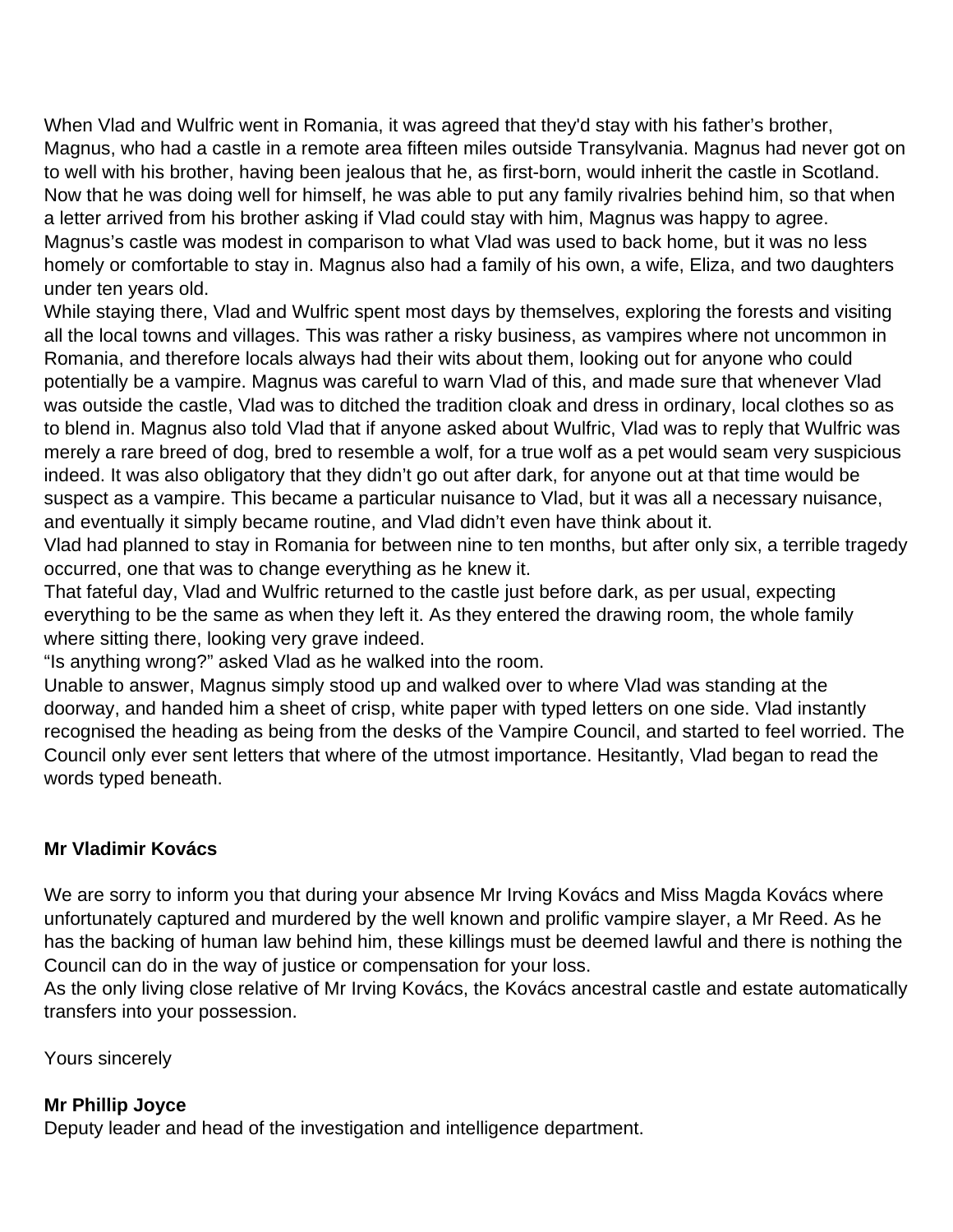Vlad had to re-read the letter many times to make quite sure he had read it right. It just seamed so hard to believe, and it didn't help that he had so many eyes staring at him and waiting for a reaction. Wanting to be alone, Vlad simply turned and walked away. Eliza went to stand up and go comfort him, but Magnus told her to leave him and allow for him to deal with the news in his own way.

Vlad retired himself to the guest room where he had been staying for those last few carefree months. He shut and locked the door before reading the letter out loud for Wulfric's benefit, who up until that point had been in the dark as to what was going on.

"Sat's just awful" sighed Wulfric after it had finally sunk in.

"What am I going to do, Wulfric?"

"I veally don't know, Master Vlad. I just don't know."

Vlad spent the next month trying to decide what was best to do, and how to continue now that he was, for the most part, all alone in the world. He desperately wanted to return home, although the fear of returning to an empty castle terrified him. He started to wonder whether it might have all been a big mistake, and when he returned everything would be the way he left it, but deep down he knew this just wasn't true. Vlad knew he couldn't stay with Magnus and his family for ever, and after much deliberation decided the only thing he could do was to return home.

-----------------------------------

One evening in early November, Wulfric awoke a few hours after dark. Something strange was going on, Wulfric felt sure of it. Vlad was still asleep, and Wulfric wondered whether he should wake him early to warn him. He paced the room whilst trying to decide, and eventually came to the conclusion that it might be better if he went to find out whether anything was actually wrong first before waking Vlad, after all, he wouldn't be to pleased if it turned out to be nothing at all.

Wulfric padded down the corridor to the stone staircase. At the top he stopped and listened for anything or anyone that might be in the castle, but he couldn't hear anything. With silent, tentative steps the wolf descended the stairs, stopping every so often to check for disturbances. The further he got, the more intense the feeling became, although he was yet to find anything suspicious or out of place. Once at the bottom step, Wulfric cautiously put his head round the corner and scanned the hallway which led down to the front door. At once he noticed the front door was slightly ajar as he could see a thin sliver of grass and trees through the gap. Wulfric knew Vlad would never leave the door open like that, although he could be a bit forgetful about actually locking the door during the day. Wulfric listened again, harder this time, desperate to find out who was intruding in the castle. Faintly he felt sure he heard footsteps coming from one of the nearby rooms, and without a moment of hesitation, he dashed back upstairs to warm Vlad.

As he ascended the stairs at full speed, Wulfric wondered whether he should have been more thorough about finding out who exactly was in the castle, and where they were, but so fleet of foot was he that before he had a chance to think it over anymore, he was back in Vlad's bedroom. Once he'd woken him, Wulfric was quick to explain the situation.

"Do you think it could be a vampire slayer?" asked Vlad nervously.